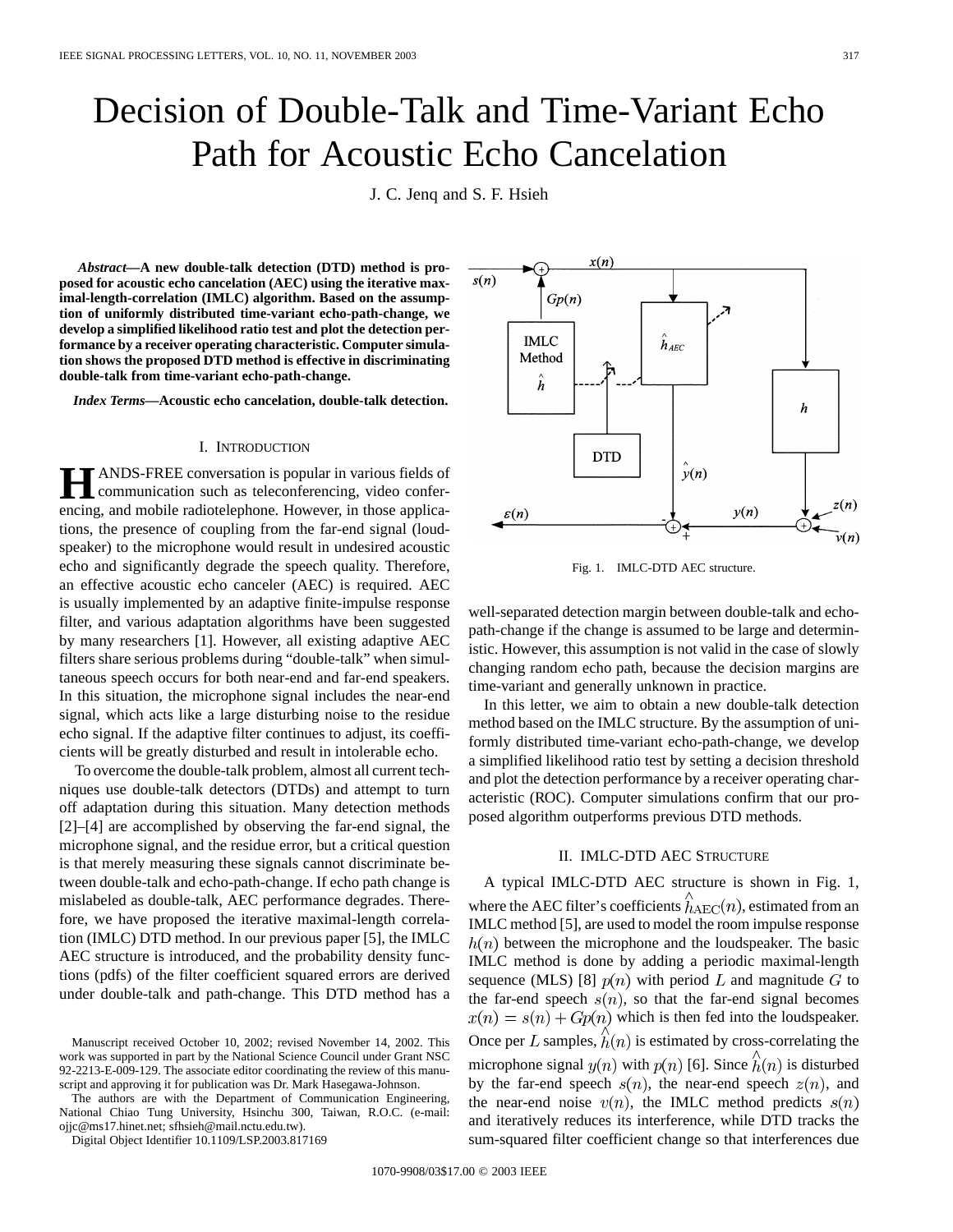

Fig. 2. (a) PDFs of  $||e||^2$ . (b) ROC curves with different sizes x and MLS lengths L.

to  $z(n)$  can be avoided. If no double-talk is detected,  $\hat{h}_{AEC}(n)$ is set equal to  $\hat{h}(n)$ .

Next, based on this structure, we develop a new double-talk detection that is a simplified likelihood ratio test and is valid in the case of random echo-path-change.

#### III. SIMPLIFIED LIKELIHOOD TEST AND ROC

Suppose the IMLC algorithm begins from single-talk and has converged; then we have  $h_{AEC}(n) \approx h(n)$ . Denote  $H_1$  and as echo-path-change and double-talk hypotheses, respectively.

The filter coefficent error  $e(n) \equiv \hat{h}(n) - h(n) \approx \hat{h}(n)$  $\hat{h}_{\text{AEC}}(n)$  can be expressed as [5]

$$
H_1: e(n) = [f(n) - h(n)] + \frac{1}{GL}p(n) \mathbb{C}v(n)
$$

$$
+ \frac{1}{GL}p(n) \mathbb{C}s(n) * [f(n) - h(n)]
$$

$$
H_2: e(n) = \frac{1}{GL}p(n) \mathbb{C}[z(n) + v(n)] \tag{1}
$$

where  $1 \le n \le M$ , M is the filter order, and  $\odot$  and  $*$  denote linear correlation and convolution, respectively.

The room impulse response is assumed to change from  $h(n)$  to  $f(n)$ . Assume  $v(n)$ ,  $z(n)$ , and  $s(n)$  are Gaussian distributed and mutually independent, with zero means and variances  $\sigma_v^2$ ,  $\sigma_z^2$ , and  $\sigma_s^2$ , respectively. The filter error vector  $e = [e(1), e(2), \dots, e(M)]^t$  under each hypothesis can be shown to be Gaussian with pdf as

$$
H_i: p_i(\mathbf{e}) = \frac{1}{(2\pi)^{M/2} |\mathbf{K}_i|^{1/2}}
$$

$$
\cdot \exp\left[-\frac{1}{2}(\mathbf{e}^t - \mathbf{m}_i^t)\mathbf{K}_i^{-1}(\mathbf{e} - \mathbf{m}_i)\right], \qquad i = 1, 2 \quad (2)
$$

where mean vectors are  $m_1 = f - h = [f(1) - h(1), \dots,$ and  $m_2 = 0$  and covariance matrices are and

 $((\sigma_z^2 + \sigma_v^2)/G^2L)\mathbf{I}_{M \times M} \equiv \varsigma_2^2\mathbf{I}_{M \times M}$ , where the room impulse responses are normalized to  $\|\mathbf{f}\|^2 = \|\mathbf{h}\|^2 = 1$  and the difference of impulse responses (DIR) is defined as  $\Delta \equiv ||\mathbf{f} - \mathbf{h}||^2$ .

Obviously, in (2), the pdfs of the binary hypotheses are quite different. In general, the likelihood ratio decision rule [7] can be used for DTD as follows:

$$
\frac{p_1(\mathbf{e})}{p_2(\mathbf{e})} \mathop{<}\limits_{H_2}^{H_1} \Lambda
$$

where  $\Lambda$  denotes some decision threshold. Therefore, in our case, the DTD can be written as

$$
\|\mathbf{e}\|^2 \overset{H_1}{\underset{H_2}{\geq}} \gamma, \quad \gamma = \frac{\varsigma_1^2 \varsigma_2^2}{\varsigma_1^2 - \varsigma_2^2} \cdot \left(2\ln\left(\frac{\varsigma_1}{\varsigma_2}\Lambda\right) + \frac{1}{\varsigma_1^2} \mathbf{m}_1^t \mathbf{m}_1 - \frac{2}{\varsigma_1^2} \mathbf{e}^t \mathbf{m}_1\right). \quad (3)
$$

However, in (3), we find that  $m_1 = f - h$  cannot be known in practice. Thus, we are still unable to determine the decision regions from the observed test statistics  $||e||^2$  to discriminate echo-path-changes  $(H_1)$  from double-talk  $(H_2)$ . Next, we will examine the pdfs  $p(||e||^2)$  and find a practical decision rule. When the order  $M$  is large, by the central limit theorem, the sufficient statistics  $\|\mathbf{e}\|^2$  can be approximated as a Gaussian random variable

$$
H_i: p_i(||\mathbf{e}||^2) \approx \frac{1}{(2\pi)^{1/2}\sigma_i} \exp\left[-\frac{1}{2\sigma_i^2} (||\mathbf{e}||^2 - \mu_i)^2\right] \quad (4)
$$

where  $\mu_1 = \Delta + M((\Delta \sigma_s^2 + \sigma_v^2)/G^2L),$  $, \mu_2 = M((\sigma_z^2 + \sigma_v^2)/G^2L),$ and  $\sigma_2^2 = 2M [(\sigma_z^2 + \sigma_v^2)/G^2L]^2$ .

We observe that  $\mu_2$  and  $\sigma_2^2$  can be determined from its parameters  $(G, L, \text{ and } M, \text{ etc.})$ , but  $\mu_1$  and  $\sigma_1^2$  are functions of the DIR  $\Delta \equiv ||\mathbf{f} - \mathbf{h}||^2$ , which is unknown. Fig. 2(a) shows an example of pdfs  $p_1(||{\bf e}||^2)$  and  $p_2(||{\bf e}||^2)$  with  $G = 0.15$ ,  $L = 512$ ,  $M = 100, \sigma_z^2 = \sigma_s^2 = 1$ , and  $\sigma_v^2 = 0.0001$ . Measured room